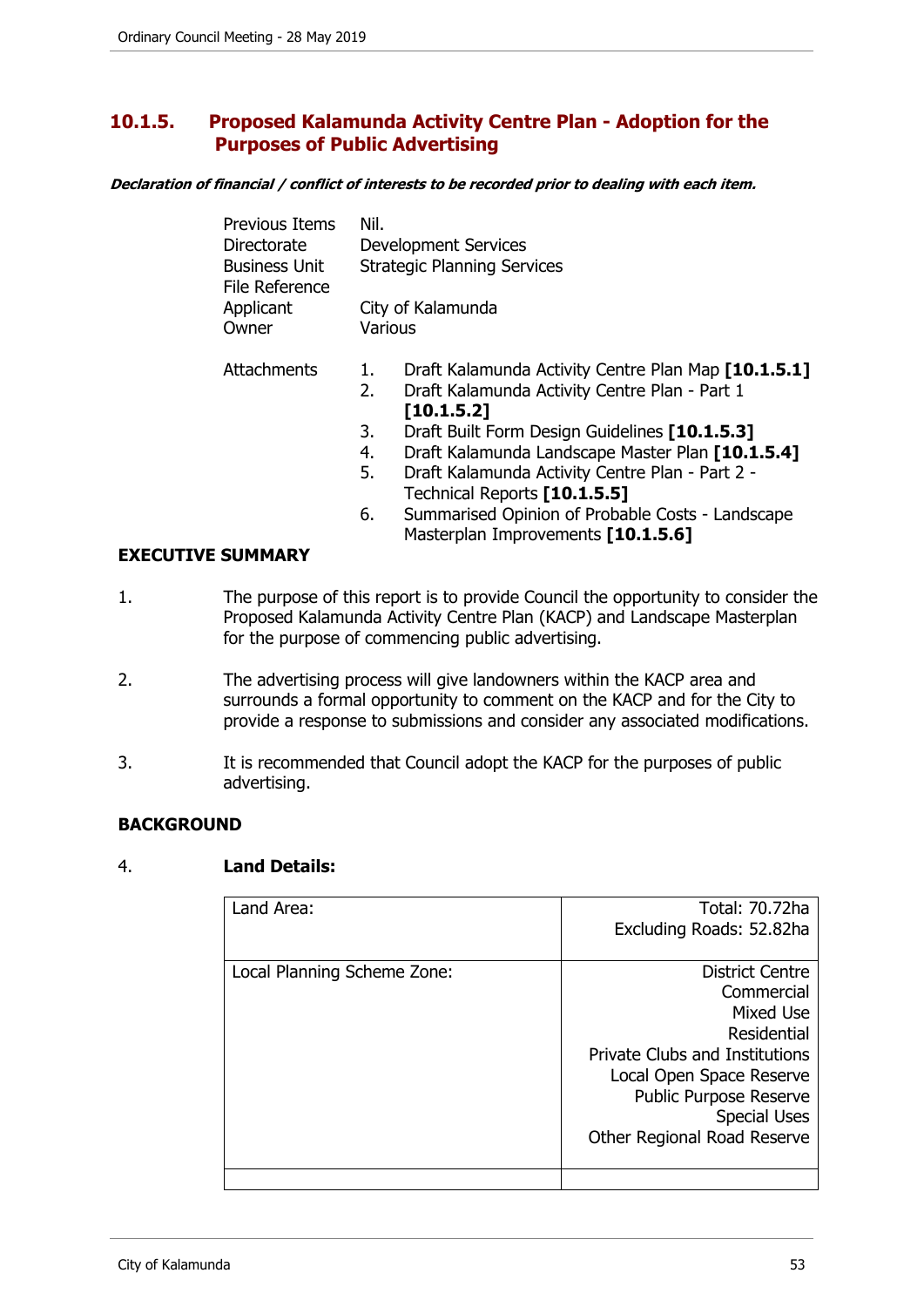| Metropolitan Regional Scheme Zone: | Urbar |
|------------------------------------|-------|
|                                    |       |

# 5. **Locality Plan:**

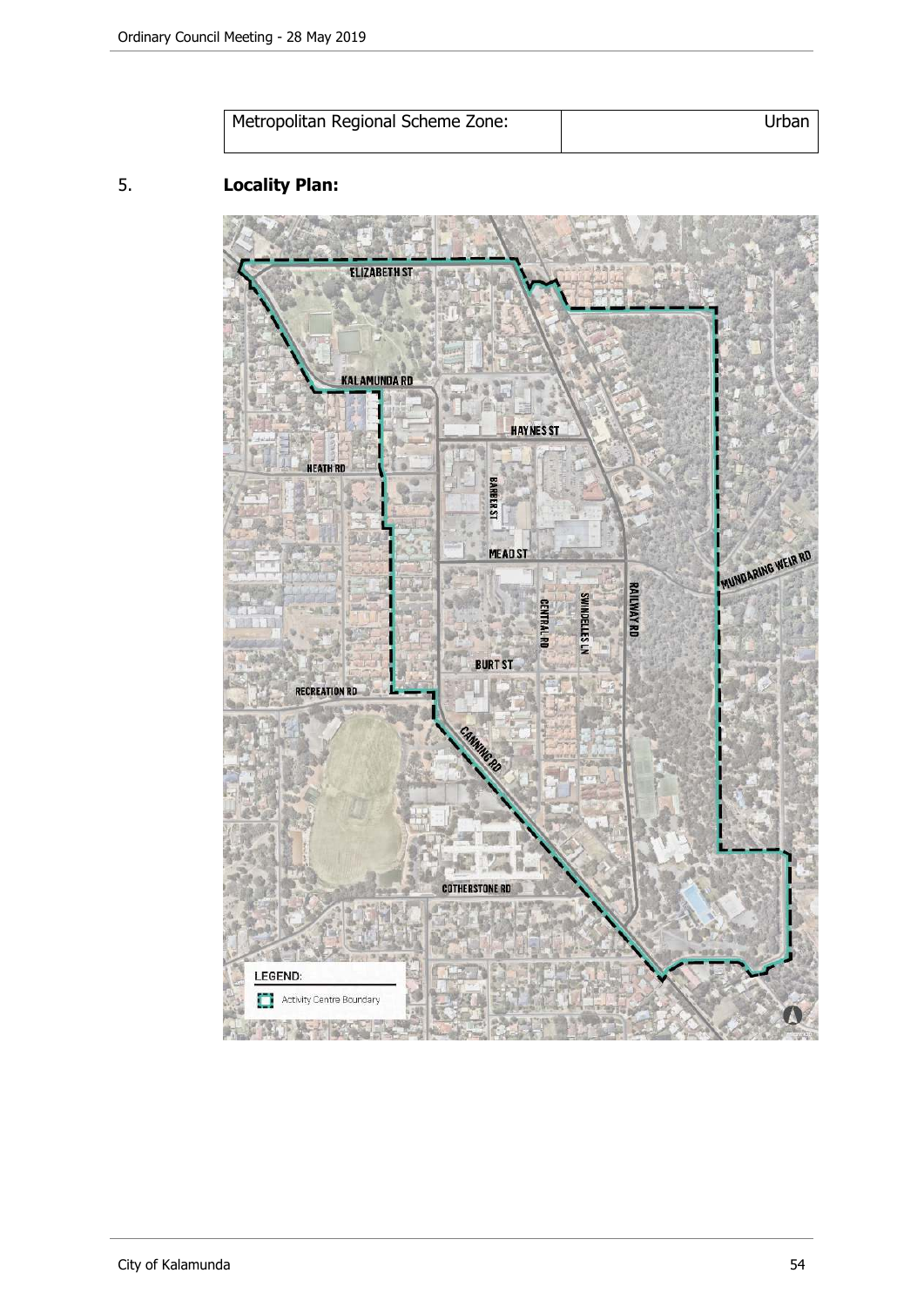- 6. The KACP area incorporates a total area of 70.72 hectares, comprising 185 lots, 172 of which are privately owned and 13 publicly owned. The area includes the central core of the Kalamunda Town Centre and its peripheral mixed use, residential and public purpose areas. The KACP is generally bounded by Elizabeth Street and Stirk Park to the north, Dixon Road and the Railway Heritage Trail to the east, the Kalamunda Water Park and Canning Road to the south, and half of a block in the residential areas and Kalamunda Road to the west.
- 7. The KACP area contains a mixture of vibrant, energised spaces and streetscapes, while other areas in the town centre lack a sense of identity and commercial investment, resulting in a fragmented pattern and character.
- 8. Kalamunda is identified as a 'District Centre' under State Planning Policy 4.2 Activity Centres for Perth and Peel, which typically have the following characteristics:
	- a) servicing the daily and weekly needs of residents with a local community focus;
	- b) provide services, facilities and job opportunities that reflect the local community needs;
	- c) focal point for the bus network;
	- d) service a population of approximately 20,000 to 50,000 persons;
	- e) incorporate increased density within 400 metres of the activity centre; and
	- f) incorporate supermarkets, discount department stores, convenience goods, small scale shops, personal services and specialty stores.
- 9. The town centre has a mixture of lot sizes, building scales and dispersed commercial and retail uses. The pattern of development throughout the 20th century has been predominantly car-oriented, which has resulted in a number of developments failing to contribute to the streetscapes with dominant parking areas, a lack of pedestrian focus, large or irregular setbacks and minimal street interaction.
- 10. The KACP area has unique topographical features sloping downhill from east to west, which creates visual interest and opportunities for views to surrounding areas but also poses a constraint for pedestrian movement, access, streetscape and built form design.
- 11. The existing planning framework for Kalamunda Town Centre incorporates the following relevant instruments/reports:
- 12. **Special Control Area (SCA) Kalamunda Town Centre Design Control Area**

The Kalamunda Town Centre Design Control area SCA covers an area bounded by Canning Road, Railway Road, School Street, Stirk Street, and includes land fronting Canning Road between Heath Road and Kalamunda Road. The SCA establishes provisions in addition to standard Local Planning Scheme 3 (LPS 3) provisions, as follows:

1. creates a link from the LPS 3 to the requirements under Kalamunda Town Centre Planning and Urban Design Guidelines;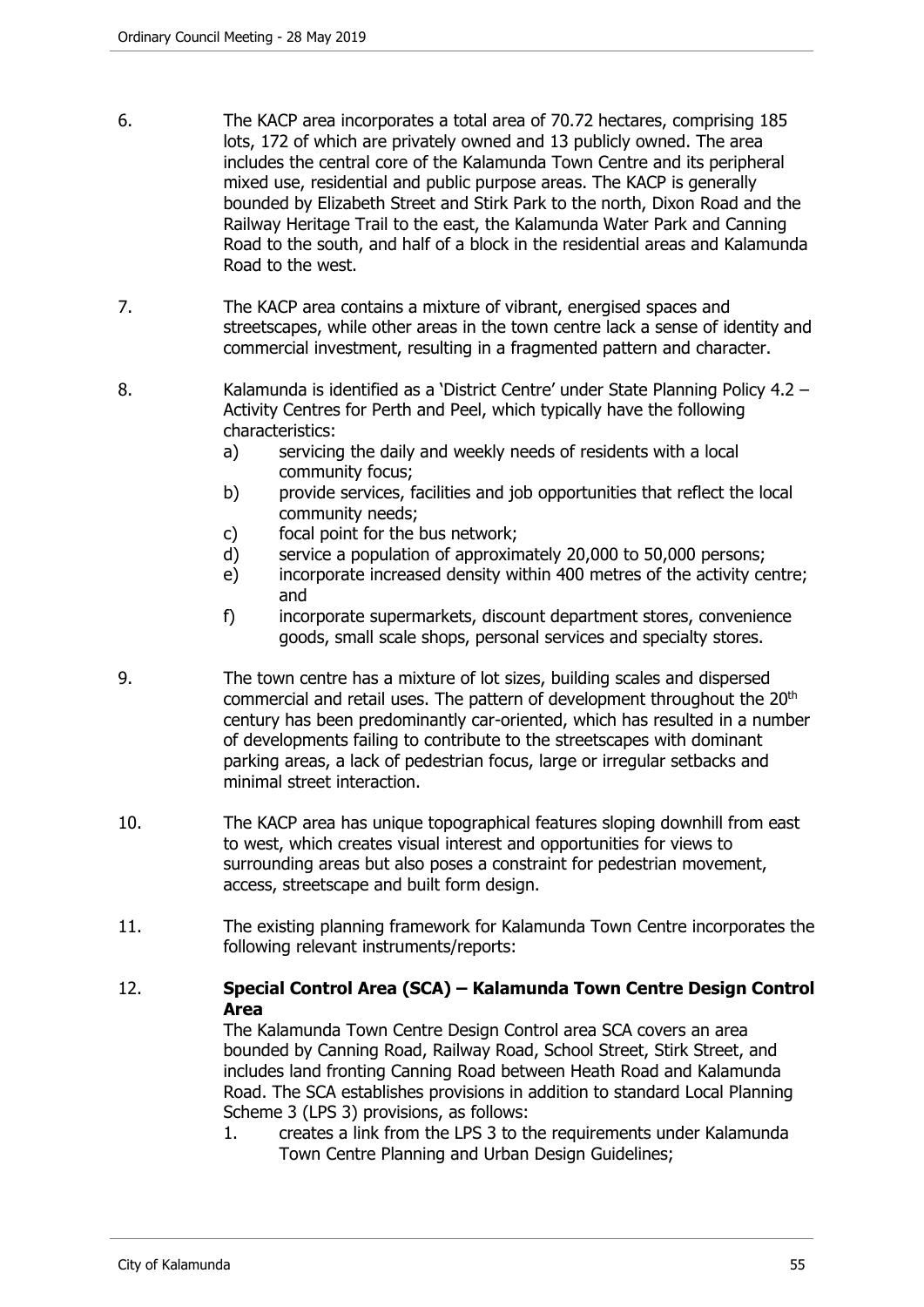- 2. reduced front setbacks to enable awnings to be constructed over the footpath;
- 3. maximum height requirement of two storeys; and
- 4. addresses broad considerations relating to design requirements for buildings and grouped dwellings.
- 13. It is anticipated that the SCA provisions in LPS 3 text and map will be removed and replaced in accordance with the proposed scheme amendment outlined in the Statutory and Legal Considerations of this report.

# 14. **Kalamunda Town Centre Planning and Urban Design Guidelines (2011)**

These design guidelines were adopted in 2011, seek to address urban design issues for new developments and establish a series of design principles and objectives which aim to represent the desired outcomes for developments within the current Kalamunda town centre area.

- 15. The existing design guidelines have provided a level of guidance to date, however they are now eight years old and there is a need to establish an implementable activity centre plan which comprehensively addresses the private and public realms to support the town centre development into the future.
- 16. It is also noted that the SCA together with the associated design guidelines are principally orientated towards urban design, and does not fully address other relevant influencing factors such as land use, traffic, economic, heritage, bushfire, and streetscape analysis. In this regard, the existing SCA and urban deisng guidelines do not meet the requirements of State Planning Policy 4.2 Activity Centres for Perth and Peel.

# 17. **Townscape Improvement Plans**

Townscape Improvement Plans (TIP) were prepared in 2010 for Kalamunda town centre and a number of other smaller neighbourhood centres. The TIP provided opportunities and constraints for future development in the Kalamunda town centre, including recommendations for both public and private realm improvements. Council adopted the Kalamunda TIP in December 2010, with further additional work required to be completed, including a schedule of works and projected costs, and a model detailing how town centre improvements could be funded.

18. It is noted that this body of work will be superceded by the KACP, however a recommendation of the draft Activity Centres Strategy includes an action to investigate the implemention of the TIPs for other neighbourhood centres.

# 19. **Kalamunda Car Parking Study (2011)**

This report was comissioned to undertake a parking study in the Kalamunda Town Centre with a view to develop a strategy to manage parking provision. Key findings of the Study included:

- a) parking demand generally well below the number of bays provided on private and public land in the study area;
- b) the Local Planning Scheme No. 3 parking standards were considered likely to be conservative by over estimating actual parking demand; and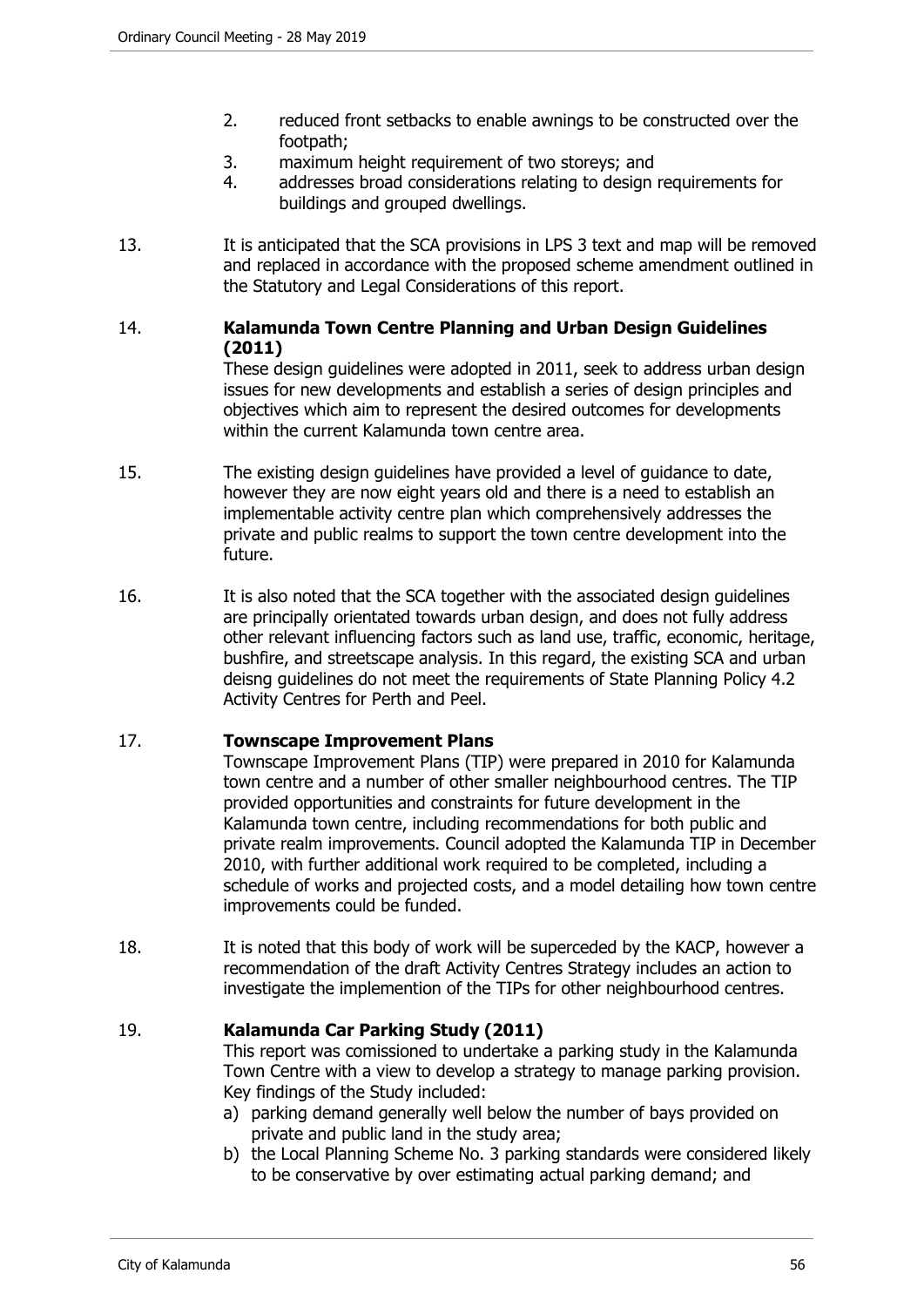- c) if the Kalamunda Town Centre were to be developed to full potential there may be a requirements to facilitate additional public parking.
- 20. Since January 2018 the City has been working with Urbis and their subconsultant team to prepare the KACP and supporting technical documentation.

# **DETAILS**

- 21. The purpose of the KACP is to facilitate the development of a district activity centre in Kalamunda, as contemplated and planned for in a variety of state and local planning instruments, namely State Planning Policy 4.2 – Activity Centres for Perth and Peel (SPP 4.2).
- 22. The KACP has been set out in accordance with format and information required under the Planning and Development (Local Planning Schemes) Regulations 2015 and the Western Australian Planning Commission (WAPC) Structure Plan Framework. The key areas covered include natural environment, landform and topography, statutory and strategic planning context of the area, land uses, zoning or reserves, estimated dwelling and retail development potential, population impacts, transport and infrastructure, staging (where relevant), development standards, servicing infrastructure and vehicle access requirements.
- 23. The KACP documentation itself includes a report divided into two sections:
	- 1) Implementation outlines the requirements that will be applied when assessing subdivision and development applications; and
	- 2) Explanatory supports part 1 by providing background and explanatory information used to prepare the KACP. Part 2 includes a number of technical reports to support the KACP conclusions and recommendations:
		- a. Appendix A Built Form Design Guidelines
		- b. Appendix B Place making & Engagement Report
		- c. Appendix C Bushfire Management Plan
		- d. Appendix D Employment and Retail Analysis
		- e. Appendix E Historical & Aboriginal Baseline Assessment
		- f. Appendix  $F -$  Transport Assessment
		- g. Appendix G Engineering Services Report
		- h. Appendix H Landscape Master Plan

A copy of the KACP Map is provided in (Attachment 1), Part 1 of the KACP report is provided in (Attachment 2). Appendix A – Built Form Design Guidelines and Appendix H – Landscape Master Plan have been provided in separate attachments (Attachments 3 and 4 respectively) given these are key instruments that inform that KACP framework. All other technical appendices listed above are provided in (Attachment 5).

24. The following vision was developed through a comprehensive preliminary community engagement process in collaboration with key stakeholders and the local community in early 2018:

> "Kalamunda is a place borne of community spirit with a strong connection to its heritage. The town centre serves as a gateway to the hills and as a hub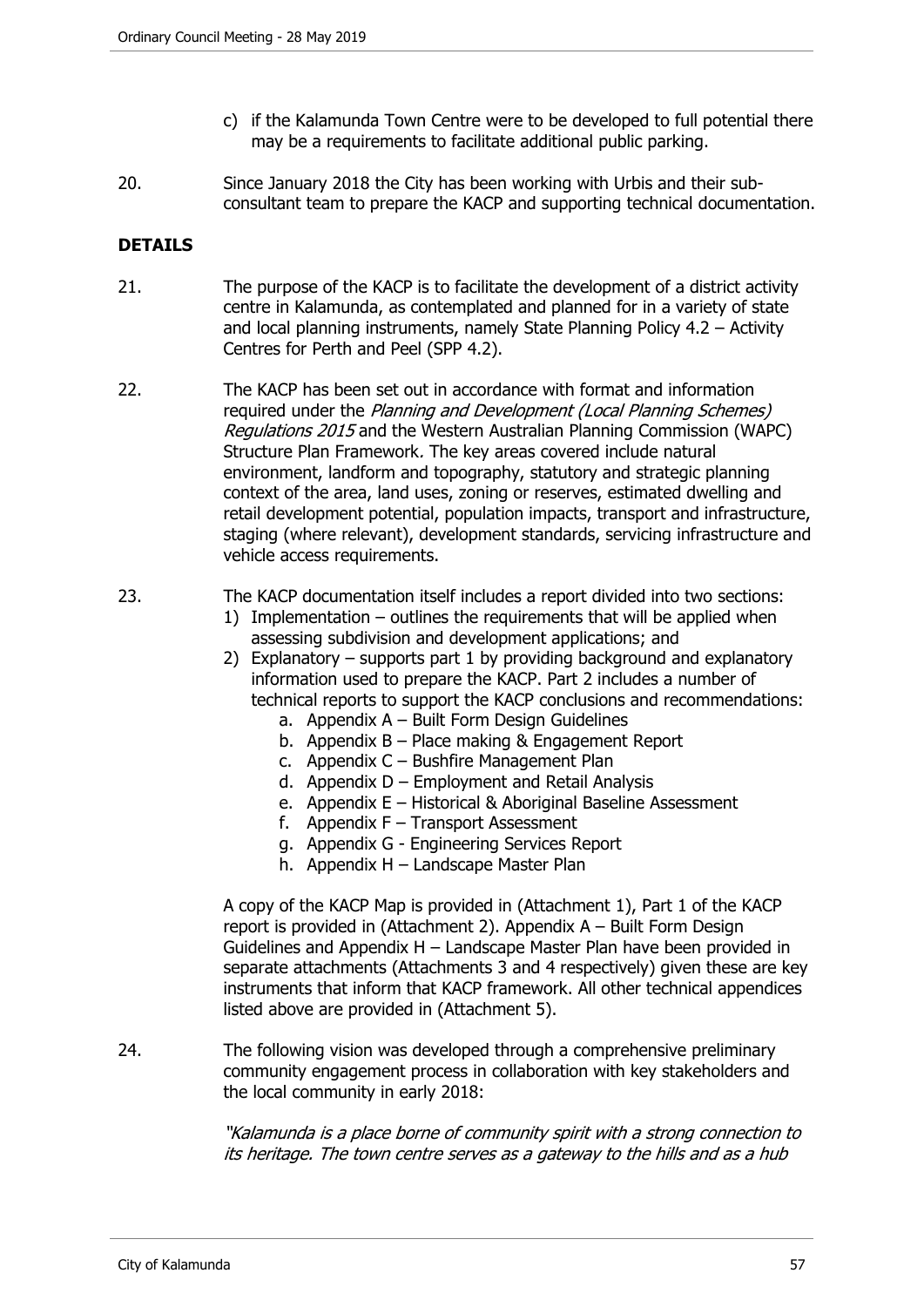connecting both locals and visitors alike. Its natural bushland setting and traditional village atmosphere are a platform to enhance Kalamunda's unique offerings, activities and events and provides spaces for community interactions and neighbourhood conversations"

25. The KACP vision is supported with four key themes and associated objectives that are to be read in conjunction with the relevant objectives under LPS 3:

- a) Character Home in the Forest This theme focuses on urban design improvements (streetscape and built form) that reflects the heritage character, materiality and landscape of the KACP area;
- b) Community  $-$  A place for everyone This theme focuses on creating a place that caters for all members of the community, encourages events, festivals and markets, and the colocation of community facilities;
- c) Live / Work / Play all your daily needs Encourage land uses that bring people into the town centre for a variety of reasons, land uses that operate beyond traditional hours and facilitate social interaction; and
- d) Connected Walk the centre. This theme aims to improve pedestrian and cyclist connections through the KACP area with a view of encouraging walking, cycling and public transport use.

## 26. **Land Use**

Several land use opportunities were identified to facilitate a consolidated and well-connected town centre while reinforcing the District Centre role of Kalamunda town centre. The land area covered by the KACP encompasses not only the core with key roads Canning Road and Railway Road forming the boundary but includes peripheral land and key entry points. This land is included to ensure that future land use and development form is structured consistently and frames the KACP area.

27. The KACP Map (Attachment 1) identifies the land uses as 'District Centre', 'Mixed Use', 'Residential', 'Local Open Space' and 'Public Purpose'. Each of these zones and reserves correspond to a zone or local reserve under LPS 3. The proposed classification of land use on the KACP Map is not dissimilar to the broad general arrangement of existing land uses under LPS 3. It is noted that the local reserve classifications for some community facilities owned or managed by a public authority (e.g. Kalamunda Library and Jack Healey Centre) have been identified within the Centre zone, which means that the land use permissibility and development requirements apply consistently across the KACP area.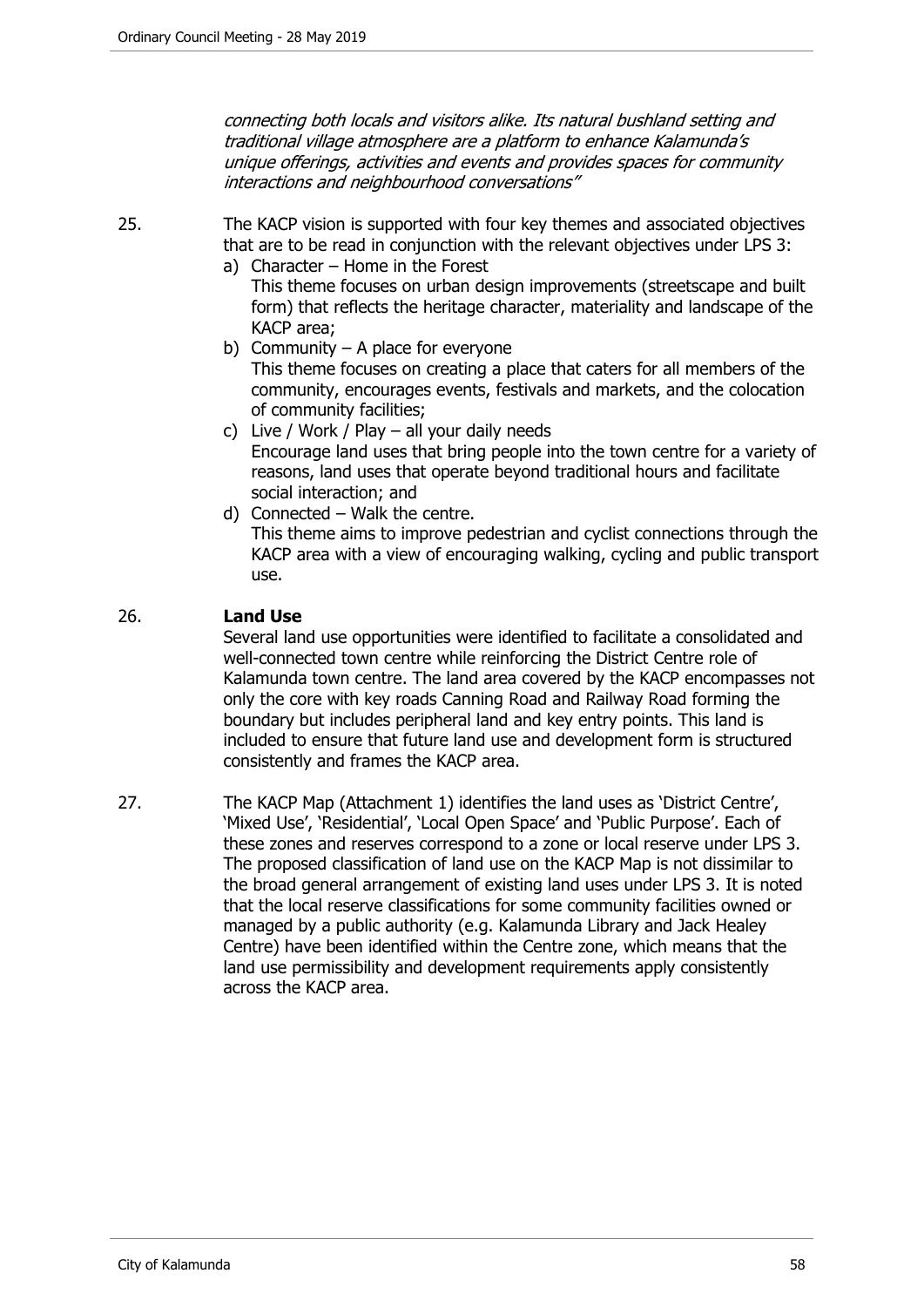### 28. **Residential Density**

An additional 400 dwelling units is expected in the KACP, which is anticipated to accommodate over 850 new residents to the area. The main driver for this growth will be the rezoning of the activity core to accommodate density more in keeping with a 'town centre' however the massing and bulk of these structures will be moderated by height limits and provisions set out in design guidelines. The introduction of these residents would be expected to occur over the lifespan of the activity centre plan and beyond as incremental growth occurs.

29. The KACP Map identifies the following R-Codes, which each have corresponding development criteria and influences the density of development:

| <b>R-Code</b> | <b>Area Covered</b>                                                                                         | <b>Characteristics</b>                                                                                                                                                                                     |
|---------------|-------------------------------------------------------------------------------------------------------------|------------------------------------------------------------------------------------------------------------------------------------------------------------------------------------------------------------|
| RAC-3         | land identified as 'Centre'<br>bounded by Canning Road,<br>Mead Street, Railway Road<br>and Stirk Street.   | Maximum 4 storeys.<br>Density assessed as plot<br>ratio* of 2:0.<br>Grouped dwelling subdivision<br>assessed in the context of<br>built form outcome.                                                      |
| RAC-4         | land opposite the boundary of<br>the central 'core'.                                                        | Maximum 3 storeys.<br>Density assessed as plot<br>ratio* of 1:2.<br>Grouped dwelling subdivision<br>assessed in the context of<br>built form outcome.                                                      |
| <b>R60</b>    | Land identified for Mixed Use<br>immediately north of Stirk<br>Street and to the south of the<br>KACP area. | For grouped dwellings:<br>Minimum lot size 120m <sup>2</sup><br>Average lot size 150m <sup>2</sup><br>For multiple dwellings and<br>mixed-use development<br>Density assessed as plot<br>ratio* of $0:8$ . |
| R40           | All remaining land identified as<br>residential.                                                            | Minimum lot size 180m <sup>2</sup> ,<br>Average lot size 220m <sup>2</sup> .<br>For multiple dwellings and<br>mixed-use development<br>Density assessed as plot<br>ratio* of $0:6$ .                       |

\* Plot ratio is the method of establishing an allowable volume of development within a building envelope, a ratio of the floor area of a building expressed relative to the site area.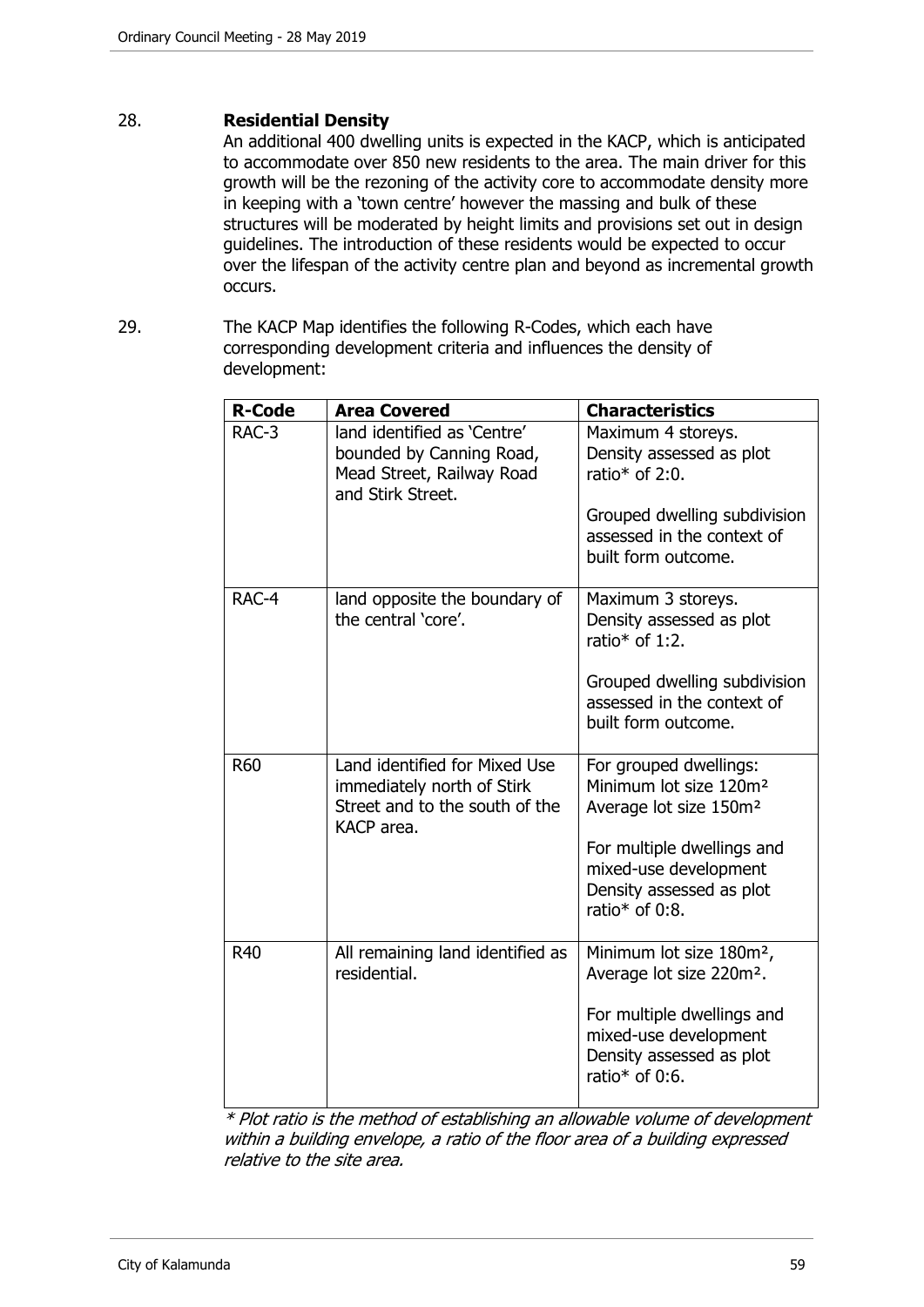#### 30. **Movement Network**

Based on an assessment of the existing road network within the KACP area, existing road classifications and the hierarchy of routes is anticipated to remain consistent given the role of the transport network in providing connectivity to the broader movement network. Turning movement surveys and analysis was undertaken by Opus in 2016.

- 31. The following road network priorities have been identified during preparation of the KACP:
	- a) improvement to urban design and built form to support pedestrians, cyclists and space activation;
	- b) Central Mall potentially being opened for a one-way shared street;
	- c) service vehicle access to be restricted to the locations on the Movement Network Plan in the KACP; and
	- d) car parking to be supplied at a rate of:
		- i. Shop/Retail 4.5 car bays per 100sqm;
		- ii. Office  $-2$  car bays per 100sqm;
		- iii. Residential  $-$  As per the R-Codes; and
		- iv. All other uses refer to the existing provisions of the Local Planning Scheme No. 3.
	- e) bicycle parking requirements for commercial development.

## 32. **Development and Subdivision Standards**

#### Built Form

The Built Form Design Guidelines (BFDG) utilises the State Government's Design WA initiative, which aims to create a built environment that reflects the distinctive characteristics of a local area, that enhances streetscapes and neighbourhoods and contributes to the development of vibrant and liveable communities.

- 33. The new State Planning Policy 7.3 Residential Design Codes Volume 2 Apartments will replace the content of Part 6 of the R-Codes, focusing on improved design outcomes for apartments (multiple dwellings).
- 34. Design WA has been used as the performance-based assessment tool for new development in the town centre. BFDGs focus only on the site-specific elements and/or elements that would need to be modified in response to local considerations. The following key design consideration form the structure of the KACP and associated Built Form Design Guidelines:
	- a) Site Planning and building massing addressing frontage requirements, plot ratio, building height, ground floor requirements, corner buildings, transitions between differing standards, and topography considerations;
	- b) Building character considers architectural character, compatibility with surrounding buildings, prominent site locations, and the envisaged town square;
	- c) Access, Parking and Services;
	- d) Landscaping; and
	- e) Other considerations solar, accessibility, heritage, privacy, security and development incentives.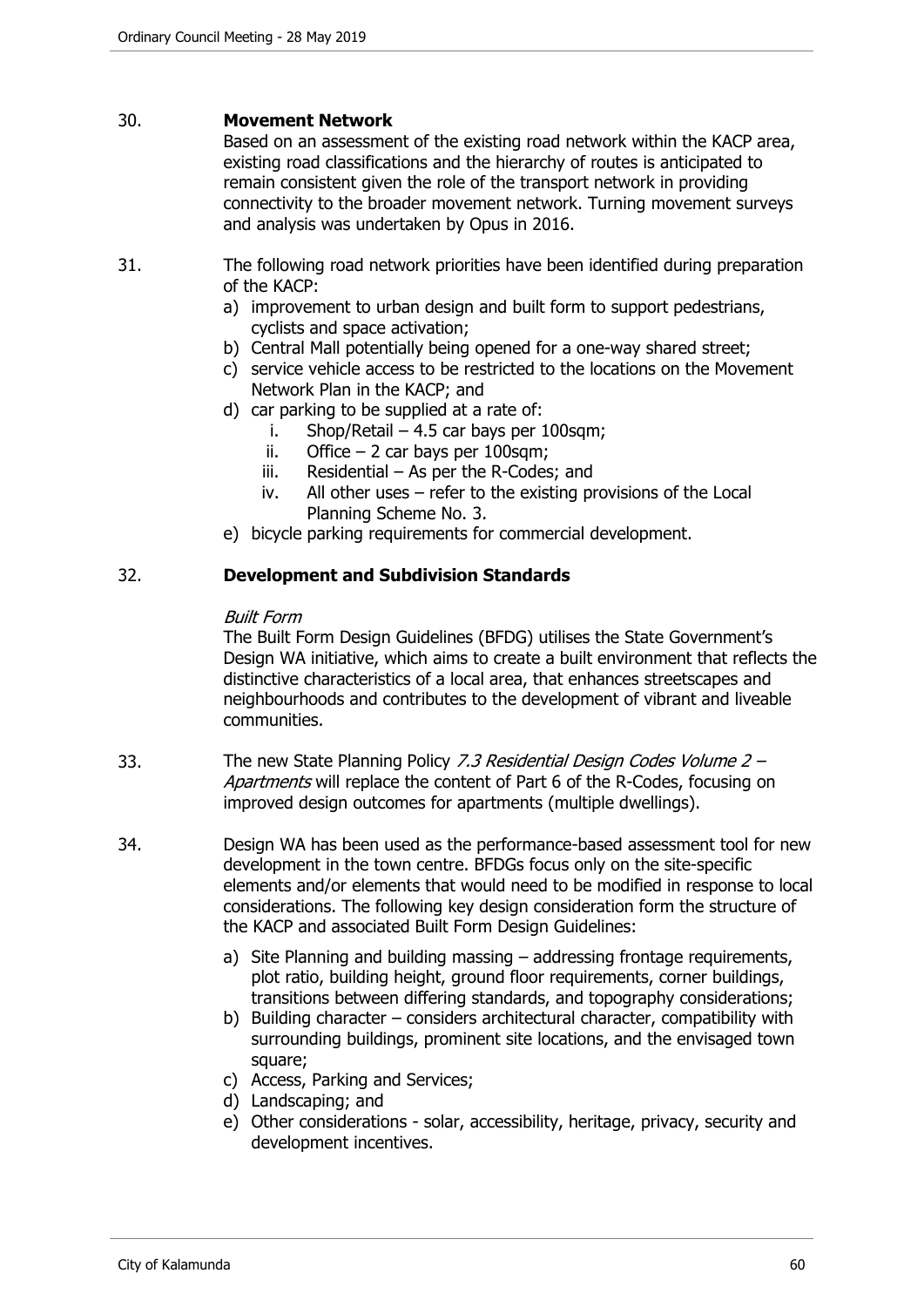# 35. Landscaping

Tree retention and replacement, and the provision of 'deep root zones' form a consideration of the development assessment for multiple dwellings and mixed-use development. In this regard, a landscaping plan will form part of the information required to be submitted with a development application.

# 36. Heritage

There are a number of known historic heritage places within the KACP area that are included on the WA State Register, and the Kalamunda Municipal Inventory. These places are identified within the Historical and Aboriginal Heritage Baseline Assessment (refer Appendix E in Attachment 5). Where future development is proposed, including new development adjacent to heritage places, internal refurbishment of heritage places, or proposed demolition of heritage places, impact assessments will be required to be prepared and approved by the relevant level of government prior to any works taking place.

- 37. There are a number of heritage listings for historic places were identified within the Study area, including one precinct comprising 11 places. Two places were identified as having a State level of heritage value – Stirk Cottage and the Kalamunda Hotel and Original Kalamunda Hotel. Remaining registered heritage places were recorded as having a local level of heritage value.
- 38. Aboriginal heritage searches identified three known sites within the Study Area, two of which are registered. The Poison Gully Creek site is located in the northern portion of the Study Area, while the Helena River site is located along the eastern boundary. Both sites are listed as mystical sites with intangible heritage values, and as such detailed information on their location and significance is unknown without further investigation or assessment.

#### 39. **Local Development Plans**

A Local Development Plan (LDP) is a planning instrument that co-ordinates development in an integrated manner, taking into account-built form siting and development controls, vehicle access and car parking areas, building entries and pedestrian access. LDPs are required prior to any development or subdivision for land identified as an LDP site on the KACP Map. The key considerations for each LDP are as follows:

| <b>LDP Site</b>          | <b>Considerations</b>                                                                    |  |
|--------------------------|------------------------------------------------------------------------------------------|--|
| Lot $608(6)$ Dixon<br>a) | Bushfire risk within local open space.<br>a)                                             |  |
| Road, Kalamunda          | Protection of remnant vegetation.<br>b)                                                  |  |
|                          | Opportunity for aged care or retirement<br>C)<br>land uses.                              |  |
|                          | Responsive to the topography of the site.<br>d)                                          |  |
|                          | Consolidate access points.<br>e)                                                         |  |
|                          | Aboriginal Heritage - investigate heritage<br>f)<br>place 17064 which is identified as a |  |
|                          | modified tree. Its status is an "Other                                                   |  |
|                          | Heritage Place" – Stored Data/Not a Site.                                                |  |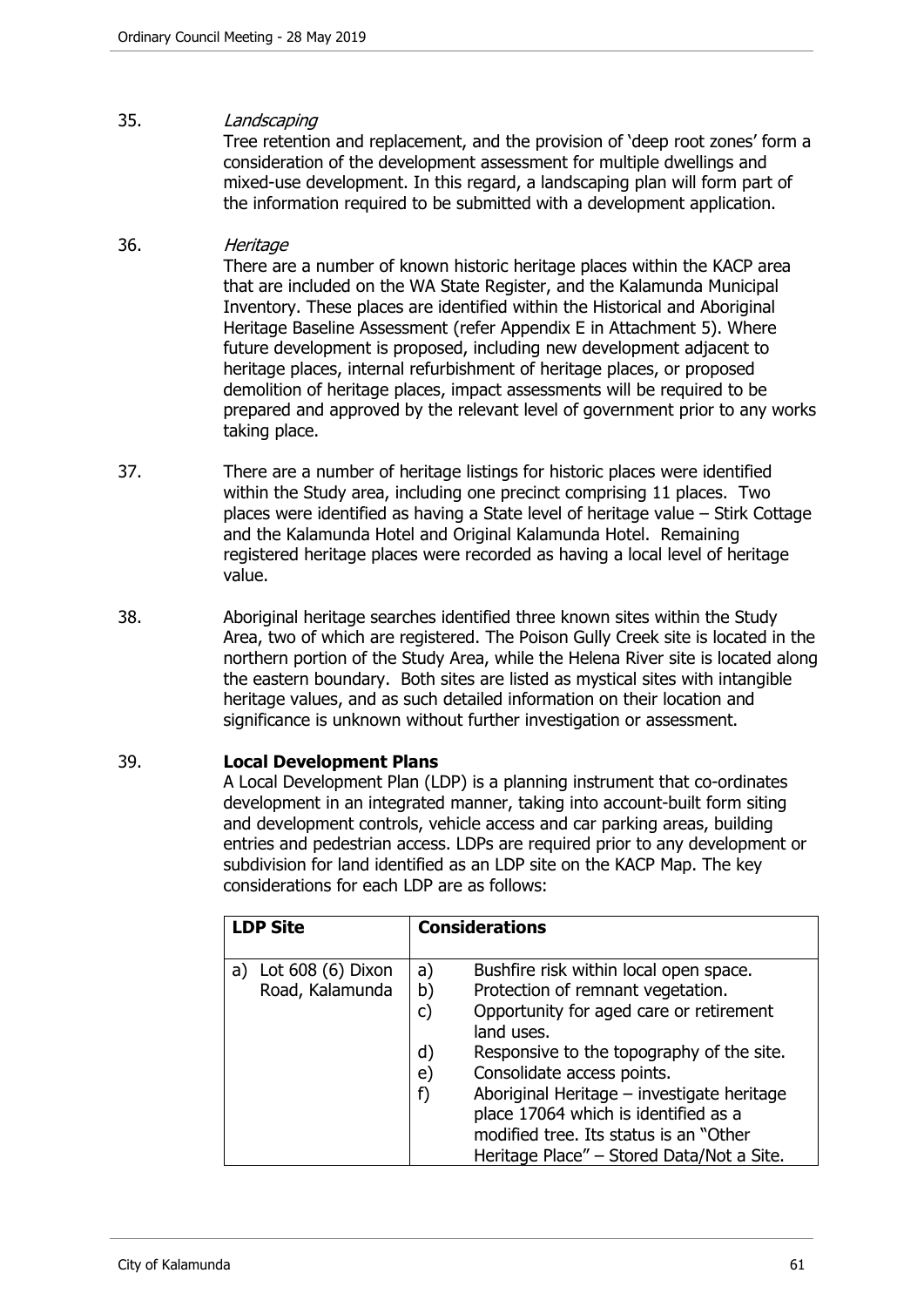|              |                    |              | Obtain necessary approvals under the<br>Aboriginal Heritage Act 1972 as required.        |
|--------------|--------------------|--------------|------------------------------------------------------------------------------------------|
|              | b) Lots bound by   | a)           | Consolidation of land parcels where possible                                             |
|              | Canning Road,      |              | to achieve more developable land parcels.                                                |
|              | Haynes Street and  | b)           | Delivery of 'proposed pedestrian linkages' in                                            |
|              | Barber Street.     |              | accordance with the Movement Network<br>Plan.                                            |
|              |                    | c)           | Restricted servicing access off Haynes                                                   |
|              |                    |              | Street to reduce loading and service areas                                               |
|              |                    |              | dominating the streetscape.                                                              |
|              |                    | d)           | Resolution of topographical changes across                                               |
|              |                    |              | the site.                                                                                |
| $\mathsf{C}$ | Lots bound by      | a)           | Consolidation of land parcels where possible                                             |
|              | Canning Road,      |              | to achieve more developable land parcel(s).                                              |
|              | Stirk Street,      | b)           | Investigate closure of internal access road                                              |
|              | Railway Road and   |              | to provide additional developable land.                                                  |
|              | Haynes Street      | c)           | Maintain the consolidation of service access.                                            |
| d)           | <b>Town Square</b> | a)           | Investigate the opportunity to                                                           |
|              |                    |              | redevelopment the existing library and                                                   |
|              |                    |              | collocating this with additional community                                               |
|              |                    |              | uses such as performance space, function<br>facilities etc.                              |
|              |                    | b)           | Provide appropriate visual and physical                                                  |
|              |                    |              | connections to Zig Zag Cultural Centre,                                                  |
|              |                    |              | library and Bibbulmun track.                                                             |
|              |                    | $\mathsf{C}$ | Incorporate seating, playgrounds (e.g.                                                   |
|              |                    |              | waterplay) and opportunities for social                                                  |
|              |                    |              | interaction and informal gathering.                                                      |
|              |                    | d)           | Incorporation of a public art piece to                                                   |
|              |                    |              | terminate the view on Haynes Street will act                                             |
|              |                    |              | as an attractor and aid in wayfinding.                                                   |
|              |                    | e)           | Appropriate interface with the 'Shared Zone'                                             |
|              |                    |              | on Railway Parade to improve the east-west                                               |
|              |                    |              | connection.                                                                              |
|              |                    | f)           | A Traffic Management Plan be prepared                                                    |
|              |                    |              | with supporting analysis to determine                                                    |
|              |                    |              | impacts and mitigation strategies associated<br>with closing the segment of Railway Road |
|              |                    |              | during events.                                                                           |
|              |                    |              |                                                                                          |

# 40. **Services and Utilities**

An Engineering Servicing Report has been prepared to consider the existing situation and future requirements of critical servicing infrastructure sewer, water supply, power supply, telecommunications, gas and drainage. The Engineering Servicing Report recommends that the City establish a working group to enable open dialogue and identify required upgrades, timing and significant constraints with network modifications. It is expected that this will occur during the implementation of the KACP through Scheme amendment process.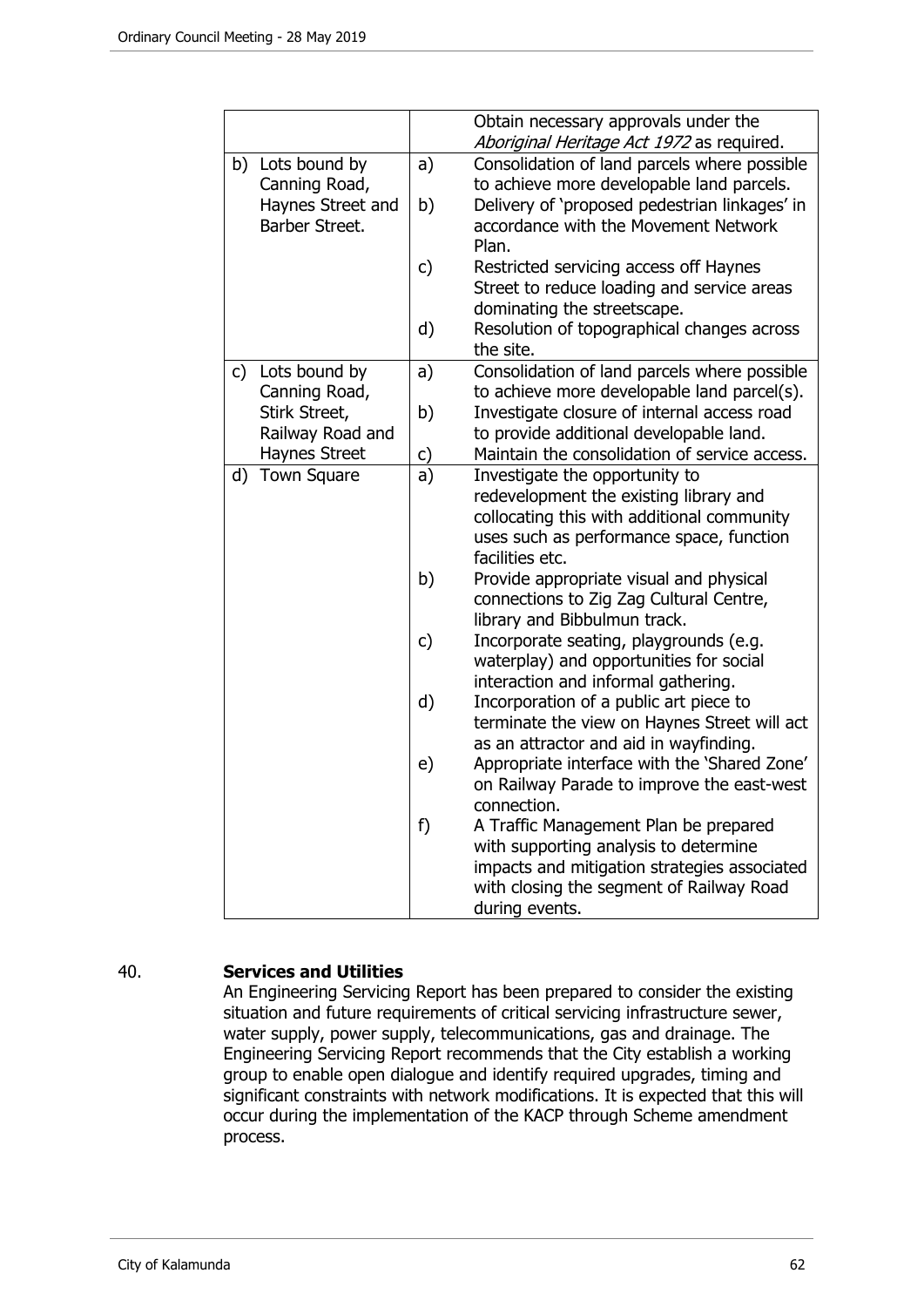# 41. **Staging**

Further development in the activity centre plan area can be progressed in the near term, as services are already available, and the road network within and surrounding the activity centre are pre-existing. The staging of future development will take place in line with market demand given the fragmented landownership within the activity centre.

42. Based on the scenarios provided within the Employment and Retail Analysis, it is anticipated that a potential additional  $1.500m^2 - 3800m^2$  of retail floor space demand is possible over the next 10 years (the expected life of the KACP), depending on the overall level of desirability anticipated for residents and visitors to visit and shop in the KACP area. The KACP recommends a focus on measures that increase desirability of the KACP centre. In this regard, the implementation of the KACP requires both private and public investment to facilitate a contemporary, attractive and functional town centre for both residents and visitors.

#### 43. **Public Realm Improvements**

Through a number of visioning and community engagement exercises themes have guided a desired urban form driven by a number of features based around precincts including:

- a) Town Square A scaleable and defined town square that co-locates heritage, tourism and community facilities and provides a civic focus for the town centre.
- b) Main Street A clearly identifiable Main Street enhancing an already functioning urban fabric and increasing pedestrian focus and connectivity.
- c) Green Park and Barber St Piazza– An area of respite and social gathering, hospitality and community facilities.
- d) Central Mall Central Mall will become a one-way street acting as the heart of Kalamunda's night time economy, delivering an intimate and vibrant urban experience that supports both day and night-time activities and acts as a counterpoint to the more traditional and heritage spaces of the town centre.
- e) Journeys 'Lost and Found in Kalamunda' clearly defined pedestrian and vehicle routes and streetscape offering a diversity of experience and choice in a safe and vibrant town centre environment.

# **STATUTORY AND LEGAL CONSIDERATIONS**

44. Under the Planning and Development (Local Planning Schemes) Regulations 2015, an Activity Centre Plan is defined as follows:

> "Activity centre plan … means a plan for the coordination of the future subdivision, zoning and development of an activity centre."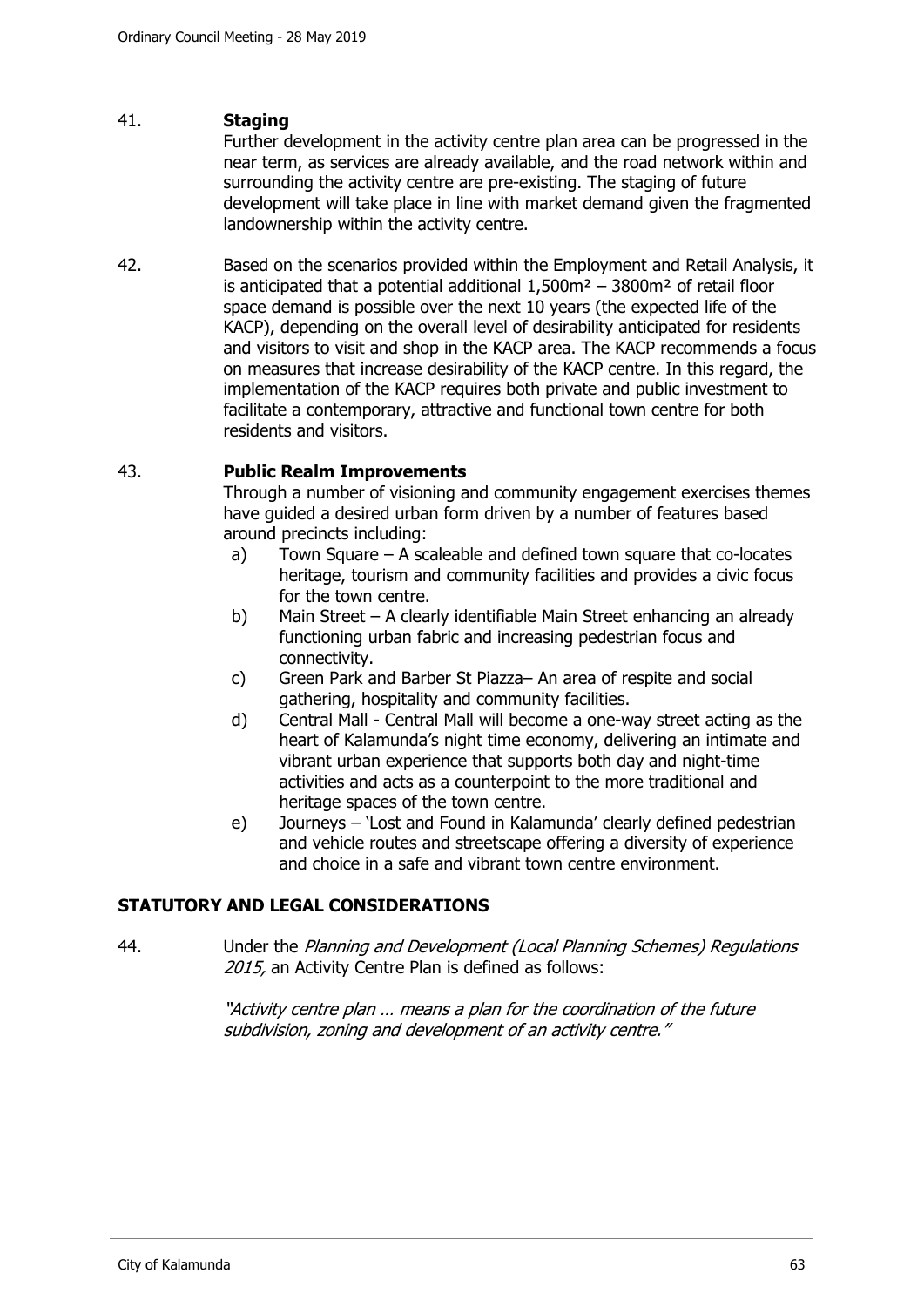- 45. The City is required to take the following actions regarding the Draft KACP:
	- 1. determine the level of information required to be provided within the KACP;
	- 2. assess the KACP against appropriate planning principles;
	- 3. advertise the KACP;
	- 4. consider and respond to submissions received during advertising; and
	- 5. prepare a report and recommendation on the proposed KACP, and provide it to the WAPC for its decision.

The Council's consideration is required to progress with item c) above, to commence advertising on the proposed KACP.

46. In a similar process to that of a structure plan, the KACP is ultimately required to be determined by the WAPC.

#### 47. **Local Planning Scheme No. 3**

The KACP area is currently divided into a number of zones and reserves under LPS 3 with additional provisions relating to the Kalamunda Town Centre Design Special Control Area, additional uses, special uses and restricted uses. In order to update LPS 3 to remove outdated provisions and align the LPS No. 3 to the KACP, a scheme amendment will need to be progressed.

- 48. The City's officers and Urbis have met with the Department of Planning, Lands and Heritage officers to ensure that the structure of any future scheme amendment is supported. The recommended approach for a scheme amendment is to:
	- 1. rezone the land to 'Centre' with a 'C1 Kalamunda' subcategory for the core of the activity centre, with the exception of the Local Open Space reserves. The proposed land use permissibility for 'Centre C1 – Kalamunda' in Table 1 - Zoning table of LSP 3 relates to the land identified as 'C1 – Kalamunda' on LPS 3 Zoning Map and 'Centre' on the Kalamunda Activity Centre Plan Map.
	- 2. all other areas outside of the C1 Kalamunda designation shall be in accordance with the corresponding zone in LPS 3 as identified on the activity centre plan map as follows:
		- a) land uses in areas designated Mixed Use are to be in accordance with the Mixed-Use zone listed in the Zoning Table in LPS 3.
		- b) land uses in areas designated Residential are to be in accordance with the Residential zone listed in the Zoning Table in LPS 3.
		- c) land uses in the areas designated Public Purpose and Local Open Space are to be in accordance with the provisions of Part 3 – Reserves of LPS 3.
- 49. The City is in the process of preparing scheme amendment documentation, however it is considered appropriate to present this to Council following public advertising of the KACP and to make any necessary changes to the scheme amendment prior to adoption and avoid significant modifications within the amendment process.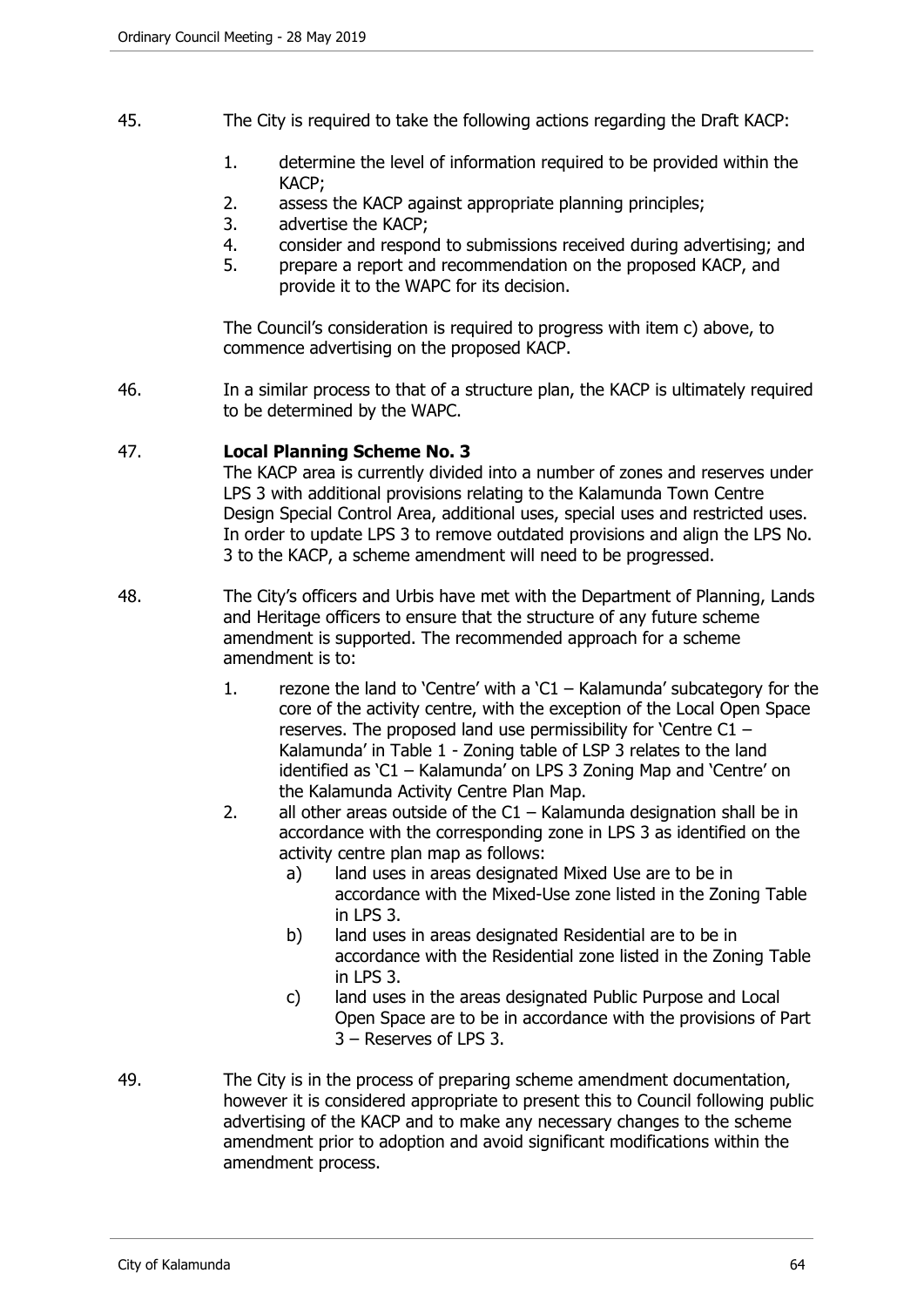# **POLICY CONSIDERATIONS**

#### 50. **Perth and Peel @ 3.5million**

Providing a spatial and policy framework for Perth reaching a population of 3.5 million, this document seeks to provide for a more compact Perth, including better planned outer area. The suburb of Kalamunda is identified with an urban infill dwelling target of 11,452 dwellings and an estimated population of 25,190 people.

- 51. The KACP is considered to be consistent with the strategies contemplated by Perth and Peel @ 3.5 million in the following ways:
	- a) The centre will encourage local employment opportunities aligning with its District Centre designation.
	- b) Consolidation of employment generating land uses including larger format commercial, retail and civil uses.
	- c) Increasing density in appropriate locations to support a mix of uses in the centre.
	- d) A 'frame' to the town centre core that supports predominantly residential and mixed use development that contributes to the walkable catchment of the town centre.
	- e) Celebration of cultural features by create synergies between Stirk Park including Stirk Cottage, Zig Zag Cultural Centre and Bibbulmun Track.
	- f) Reinforcement of Haynes Street as the traditional 'main street' with highly active edges, a mix of uses, pleasant pedestrian environment and a built form outcome that reflects the character of Kalamunda.
	- g) Creation of a new 'town square' on Railway Road at the top end of Haynes Street creating a focal point for the community.
	- h) Consolidated parking areas in appropriate locations.

#### 52. **State Planning Policy 4.2 – Activity Centres for Perth and Peel**

- State Planning Policy 4.2 (SPP 4.2) is the primary policy document guiding the hierarchy and distribution of activity centres in the Perth and Peel Regions. The hierarchy provides a strategic planning framework to guide public authorities in the preparation of long-term capital investment programs and to promote private investment in activity centres.
- 53. The KACP addresses a range of matters that are required to be included in an activity centre plan, including planning context, movement, activity, urban form and implementation.
- 54. **State Planning Policy 7.0: Design of the Built Environment (SPP 7.0)**  This policy elevates the importance of design quality across the whole built environment. It includes 10 principles for good design and establishes the framework for integrating design review as a part of the evaluation process. The KACP uses principles from SPP 7.0 through the Built Form Design Guidelines.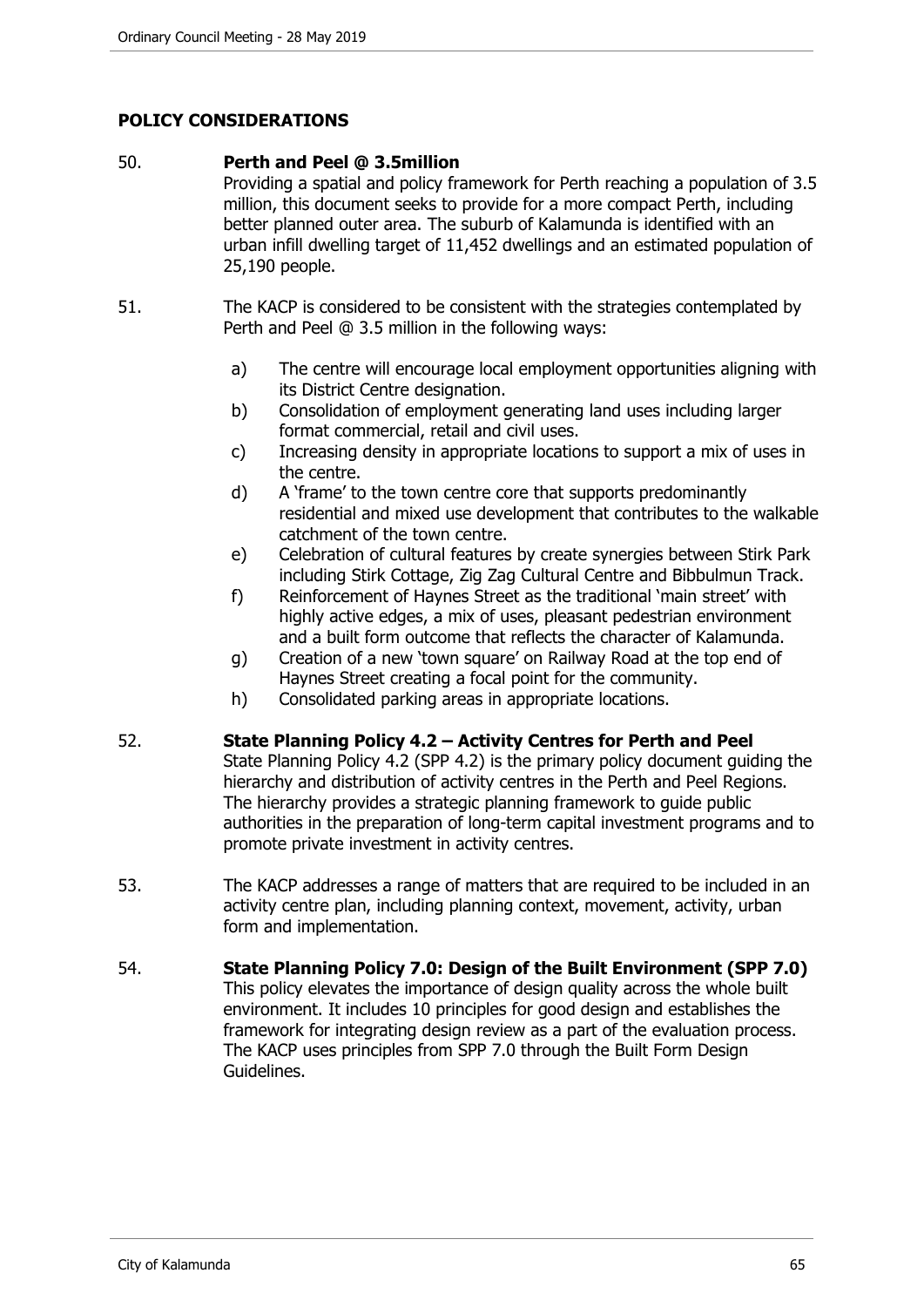## 55. **State Planning Policy 7.3: Residential Design Codes Volume 2 – Apartments (SPP 7.3)**

The new SPP 7.3 will replace the content of Part 6 of the R-Codes, focusing on improved design outcomes for apartments (multiple dwellings). Content from SPP 7.3 has been used as the performance-based assessment tool for new development in the town centre.

# 56. **State Planning Policy 3.7: Planning and Bushfire Prone Areas (SPP 3.7)**

The entire suburb of Kalamunda is identified as bushfire prone according to the Department of Fire and Emergency Services mapping (published 31 May 2017). Development and subdivision will need to comply with the requirements of SPP 3.7, which may involve the preparation of a Bushfire Attack Level assessment and Bushfire Management Plan.

# **COMMUNITY ENGAGEMENT REQUIREMENTS**

## **Internal Referrals**

- 57. During the development of the KACP and Landscape Masterplan, the City ensured the preparation of the plans were assessed from the perspective of the relevant development-oriented disciplines. Further input will be required from these disciplines as part of finalisation of the KACP following advertising.
- 58. The Design Advisory Committee (DAC) reviewed the draft Built Form Design Guidelines and Landscape Master Plan. The DAC advice was provided to Urbis and sub-consultants and the recommendations have been considered as part of the finalisation of the draft documentation for the KACP. It is expected that the DAC will be involved in considering development proposals within the KACP area to ensure that design of proposals undergo thorough assessment with independent advice.

# **External Referrals**

- 59. Preliminary community and stakeholder engagement were undertaken during February and March 2018. This engagement was specifically structured to ensure a range of stakeholders and user groups' inputs were received. The project team and City of Kalamunda staff undertook the following methods of engagement:
	- i. one-on-one meetings with 14 local business owners (17 meetings in total) to hear their thoughts on improvements that could be made to the town centre to improve and attract new business;
	- ii. two pop-up workshops in a sea container at the Kalamunda markets, including 'Jane Jacobs' walking tours led by community members, and idea/emotional mapping;
	- iii. a three-hour community visioning exercise, incorporating ideas and emotional mapping around the key themes of connectivity, land use, built form and public realm; and
	- iv. an online survey conducted over six weeks with 44 responses received.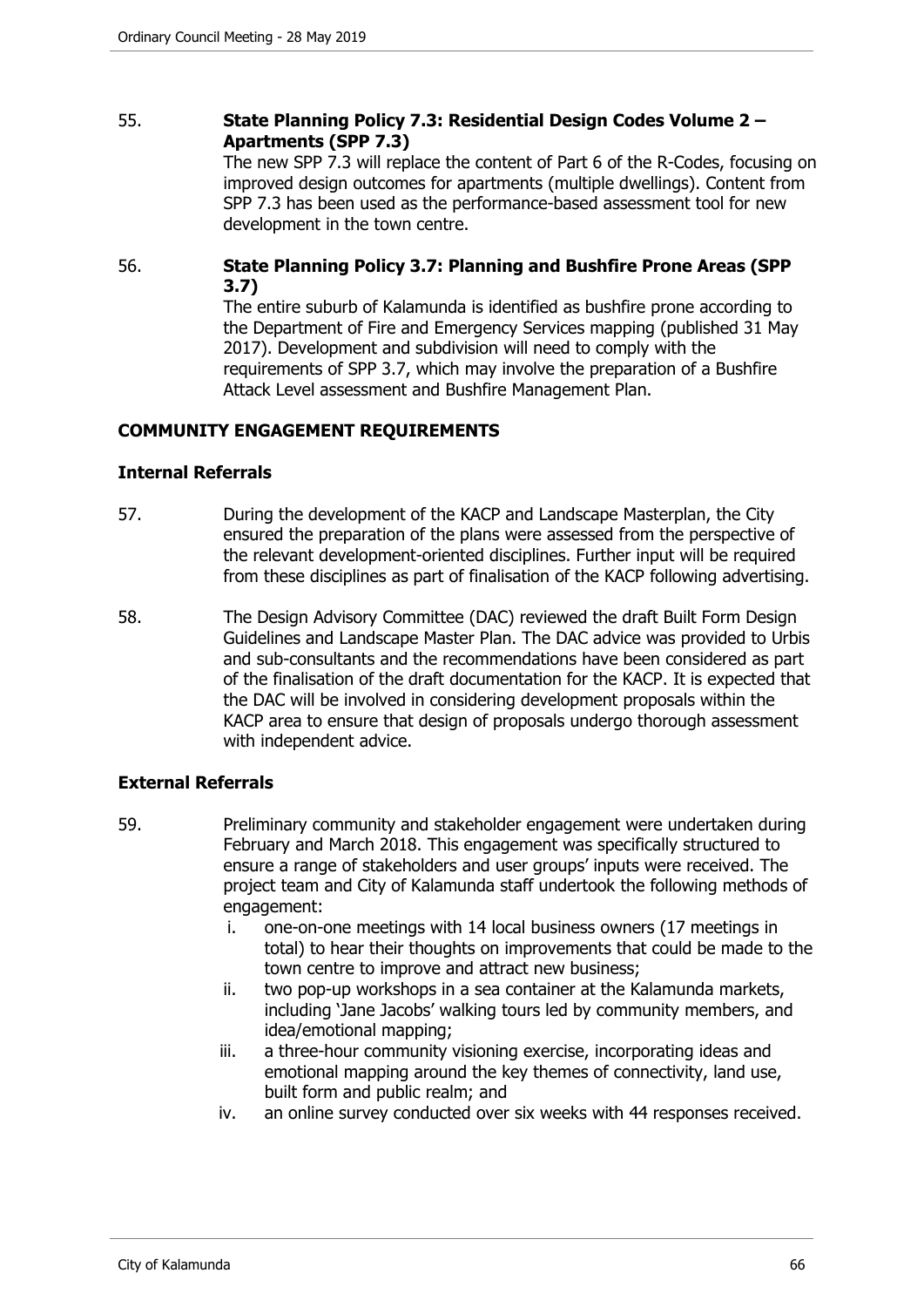60. The preliminary consultation provided a basis for establishing a vision and key themes to guide the drafting of the KACP. A summary of the engagement process is included in the Placemaking and Engagement Report, provided within Attachment 5.

# **FINANCIAL CONSIDERATIONS**

- 61. Costs associated with the preparation of the KACP documentation has been met through the Development Services annual budget.
- 62. The City has obtained a high-level opinion of probable costs for the public realm improvements identified in the Landscape Master Plan, to inform future long term financial planning and capital works programming. The opinion of probable cost is provided in Attachment 6. It is important to note that these costs have been prepared without detailed design and are subject to review and change.

## **STRATEGIC COMMUNITY PLAN**

#### **Strategic Planning Alignment**

63. Kalamunda Advancing Strategic Community Plan to 2027

#### **Priority 3: Kalamunda Develops**

**Objective 3.1** - To plan for sustainable population growth. **Strategy 3.1.1** - Plan for diverse and sustainable housing, community facilities and industrial development to meet changing social and economic needs.

#### **Priority 3: Kalamunda Develops**

**Objective 3.2** - To connect community to quality amenities. **Strategy 3.2.2** - Provide and advocate for improved transport solutions and better connectivity through integrated transport planning.

#### **Priority 3: Kalamunda Develops**

**Objective 3.3** - To develop and enhance the City's economy. **Strategy 3.3.1** - Facilitate and support the success and growth of industry and businesses.

#### **Priority 3: Kalamunda Develops**

**Objective 3.4** - To be recognised as a preferred tourism destination. **Strategy 3.4.1** - Facilitate, support and promote, activities and places to visit.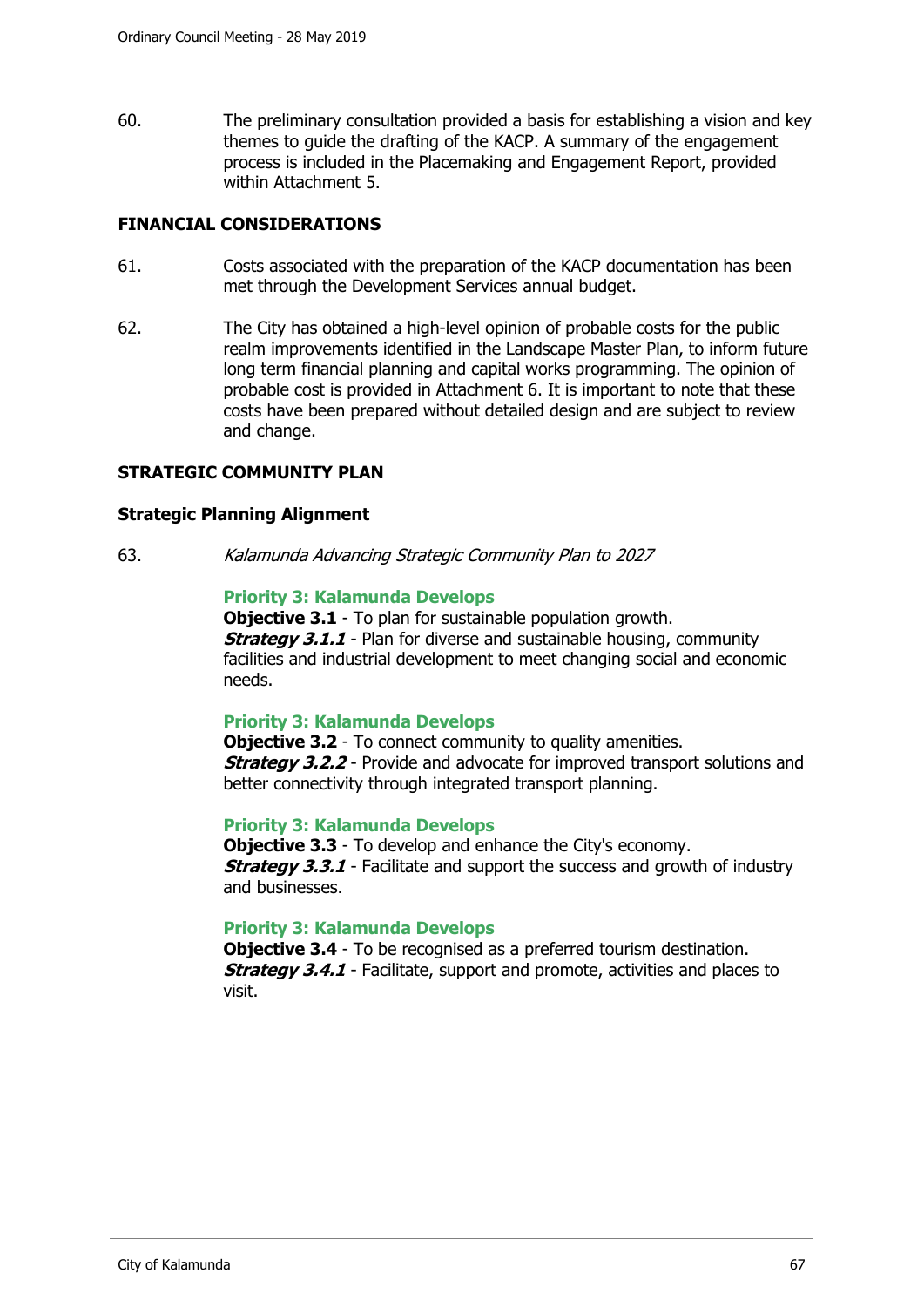# **SUSTAINABILITY**

#### **Social Implications**

- 64. Kalamunda has an active and engaged community. The preliminary engagement to establish a vision for KACP has shown that there is great diversity of public opinion regarding the character and identity of the town centre. Notions of the 'character' of Kalamunda are beyond the built form, often this is also influenced by streetscape, community activity and facilities, land uses and movement links across the town centre. The KACP framework is built upon themes and associated objectives that respond to these key elements that contribute towards the character of Kalamunda.
- 65. A key long-term objective for the KACP is to create improved public realm and recreational opportunities and facilitate diverse land uses and housing to cater for all members of the community.

#### **Economic Implications**

66. Based on the scenarios provided within the Employment and Retail Analysis, it is anticipated that a potential additional  $1,500m^2 - 3800m^2$  of retail floor space demand is possible over the next 10 years (the expected life of the KACP), depending on the overall level of desirability anticipated for residents and visitors to visit and shop in the KACP area. The KACP recommends a focus on measures that increase desirability of the KACP centre. In this regard, the implementation of the KACP requires both private and public investment to facilitate a contemporary, attractive and functional town centre for both residents and visitors.

#### **Environmental Implications**

- 67. The KACP has a distinct topography sloping downhill from east to west, creating opportunities for views to surrounding areas but also posing a constraint for pedestrian movement, access, streetscape and built form design.
- 68. Remnant vegetation is limited to the eastern portion of the project area, and occurs in relatively large and intact parcels, as well as fragmented plots within private landholdings. The majority of remnant vegetation within the KACP area is proposed to be retained as 'local open space'.
- 69. While the KACP is not anticipated to result in any significant undue environmental impacts, any potential environmental impacts resulting from implementation of the proposal will be addressed in accordance with standard State and Commonwealth legislative requirements under the *Environmental* Protection Act 1986 and Environmental Protection and Biodiversity Conservation Act 1999, during future planning and development processes.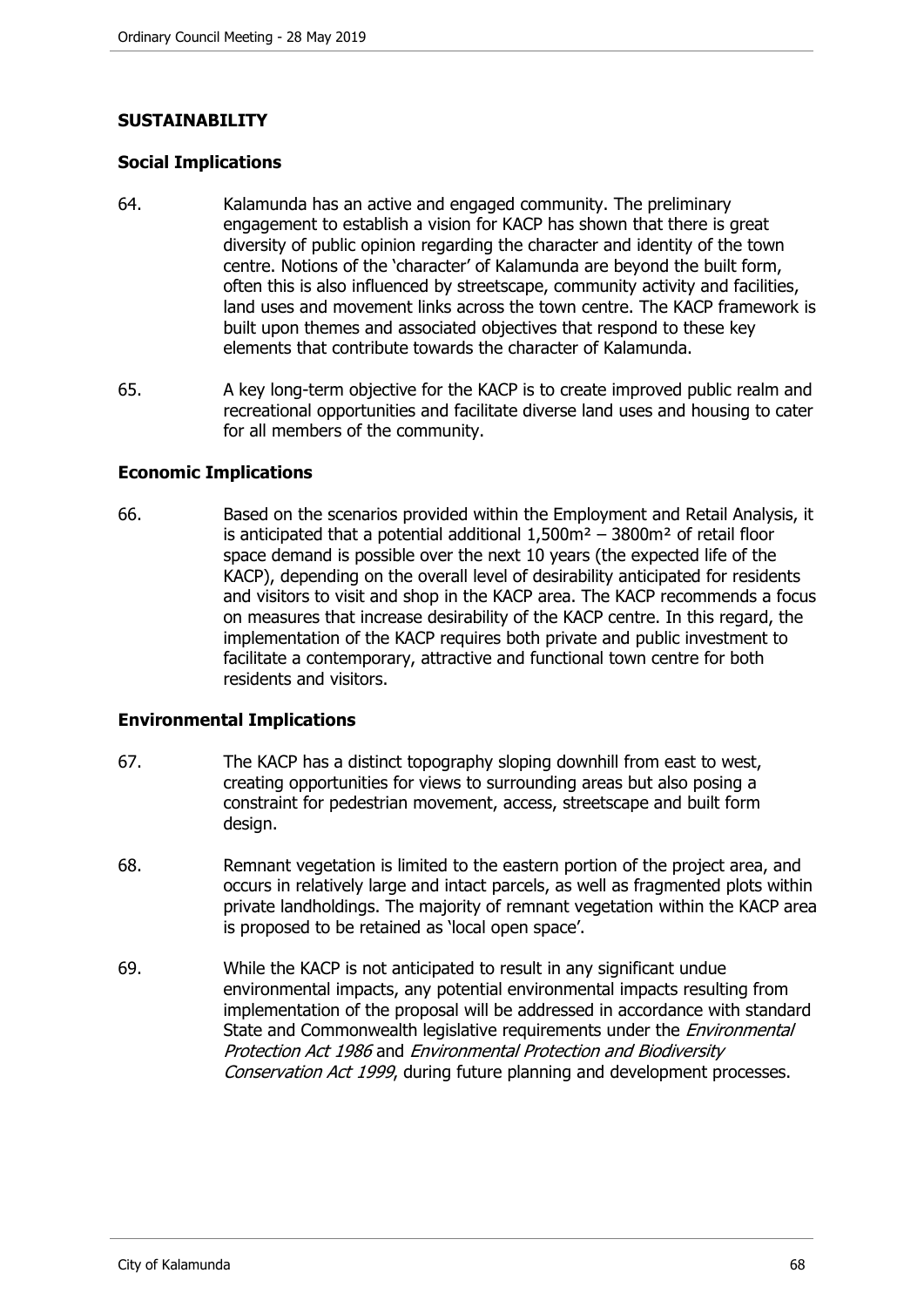#### **RISK MANAGEMENT CONSIDERATIONS**

| 70. |                   | Risk: The Kalamunda community are opposed to aspects of the KACP.                                                                                                                                               |        |  |  |
|-----|-------------------|-----------------------------------------------------------------------------------------------------------------------------------------------------------------------------------------------------------------|--------|--|--|
|     | <b>Likelihood</b> | <b>Consequence</b>                                                                                                                                                                                              | Rating |  |  |
|     | Possible          | Moderate                                                                                                                                                                                                        | Medium |  |  |
|     |                   | <b>Action/Strategy</b>                                                                                                                                                                                          |        |  |  |
|     |                   | Ensure the community is aware that the KACP vision was derived from<br>preliminary community and stakeholder engagement, and during the<br>advertising period, meaningful and inclusive community engagement is |        |  |  |
|     |                   | undertaken to provide landowners and the broader community appropriate                                                                                                                                          |        |  |  |

71. **Risk**: If the KACP is not adopted, the City does not have a vision and contemporary planning framework for the Kalamunda town centre, resulting in development, subdivision and public improvements that are not appropriately coordinated.

| <b>Likelihood</b>      | <b>Consequence</b> | Rating |
|------------------------|--------------------|--------|
| Unlikely               | Significant        | Medium |
| <b>Action/Strategy</b> |                    |        |

Ensure that the KACP is progressed to determination through the WAPC, and that the implementation of the KACP recommendations are undertaken in a timely manner.

72. **Risk**: That private investment in the KACP area is slow or not maximizing the development potential envisaged.

opportunities to comment on the proposal.

| <b>Likelihood</b>                                                        | <b>Consequence</b> | Rating |  |
|--------------------------------------------------------------------------|--------------------|--------|--|
| Possible                                                                 | Moderate           | Medium |  |
| <b>Action/Strategy</b>                                                   |                    |        |  |
| Ensure the KACP is implemented, including the additional 'implementation |                    |        |  |
| mechanisms' and public realm improvements, to encourage private sector   |                    |        |  |
| investment in development and subdivision as envisaged through the KACP. |                    |        |  |

73. **Risk**: The Council does not allocate funding for public realm improvements resulting in a lack of investment in the KACP area.

| <b>Likelihood</b>                                                                                                                                                                             | <b>Consequence</b> | Rating |  |  |
|-----------------------------------------------------------------------------------------------------------------------------------------------------------------------------------------------|--------------------|--------|--|--|
| Possible                                                                                                                                                                                      | Significant        | Medium |  |  |
| <b>Action/Strategy</b>                                                                                                                                                                        |                    |        |  |  |
| Ensure the KACP public realm improvements are included as funding<br>initiatives as part of future budgets for consideration and included as part<br>of the City's long term financial plans. |                    |        |  |  |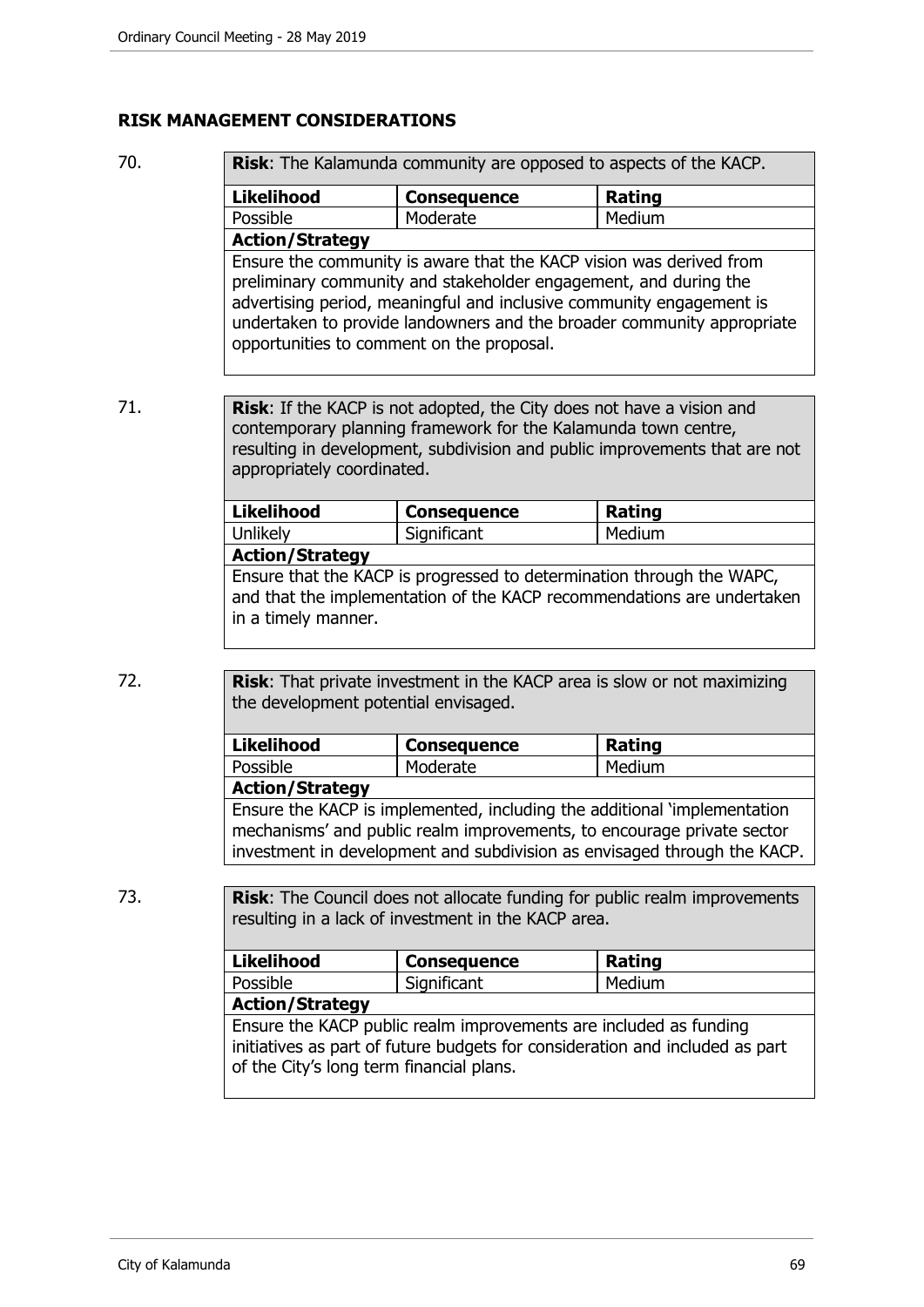# **OFFICER COMMENT**

- 74. This activity centre plan will provide the greatest opportunity to date to deliver a robust planning framework that can facilitate this coordination and much needed activation to key areas of the Kalamunda town centre. The existing local planning framework, comprising the Kalamunda Town Centre Design Special Control Area and design guidelines has served a purpose for a number of years, however it is evident that a consolidated plan is required to coordinate both public and private development and investment into the future, and to reflect the current regulatory requirements for District Centres.
- 75. It is important to note that the KACP comprises a number of elements, the most critical being the Activity Centre Plan document itself, Parts 1 (Implementation) and 2 (Explanatory). These parts of the KACP are supported by eight technical reports appendices (Attachment 5)
- 76. In order to give statutory effect to the KACP, the City will be required to rezone the land within the KACP area (see Statutory and Legal Considerations section of this report). This will be a separate body of work that will be presented to Council post advertising of the KACP and will ultimately involve advertising in its own right.
- 77. The KACP also makes broad recommendations about future 'implementation mechanisms' that will assist in the delivery of the KACP:
	- 1. Local Development Plans coordinate development in an integrated manner for the sites identified on the KACP map.
	- 2. Parking Strategy assess opportunities for reciprocal parking, consistent demand through 7-day trading, parking management, and accessibility for people who are aged or have a disability.
	- 3. Landscape Feasibility Framework and Implementation assess feasibility and funding arrangements to deliver the Landscape Master Plan. Noting that this is currently underway with Haynes Street and will be progressed with Council and the broader community over the short term.
	- 4. Traffic Management Plan Determine impacts and mitigation strategies associated with the proposed town square concept in the KACP, and periodically closing segments of Railway Road during events and when major upgrades are underway in the town centre (i.e. Haynes Street).
	- 5. Aboriginal heritage survey to be undertaken in the context of the subdivision or development of Lot 608 (6) Dixon Road, Kalamunda.
	- 6. Place Making Strategy Refine and determine actions from the Place Making and Engagement Report for implementation. This relates to the objective of the KACP to encourage visitation by improving Kalamunda as a destination through public realm improvements (Haynes Street).
	- 7. Detailed Drainage Study to provide guidance on future upgrade requirements to facilitate future development envisaged through the KACP.

It is anticipated that, subject to the KACP being approved, an implementation schedule with roles, responsibilities and timeframes will be developed to manage the delivery and implementation of the KACP.